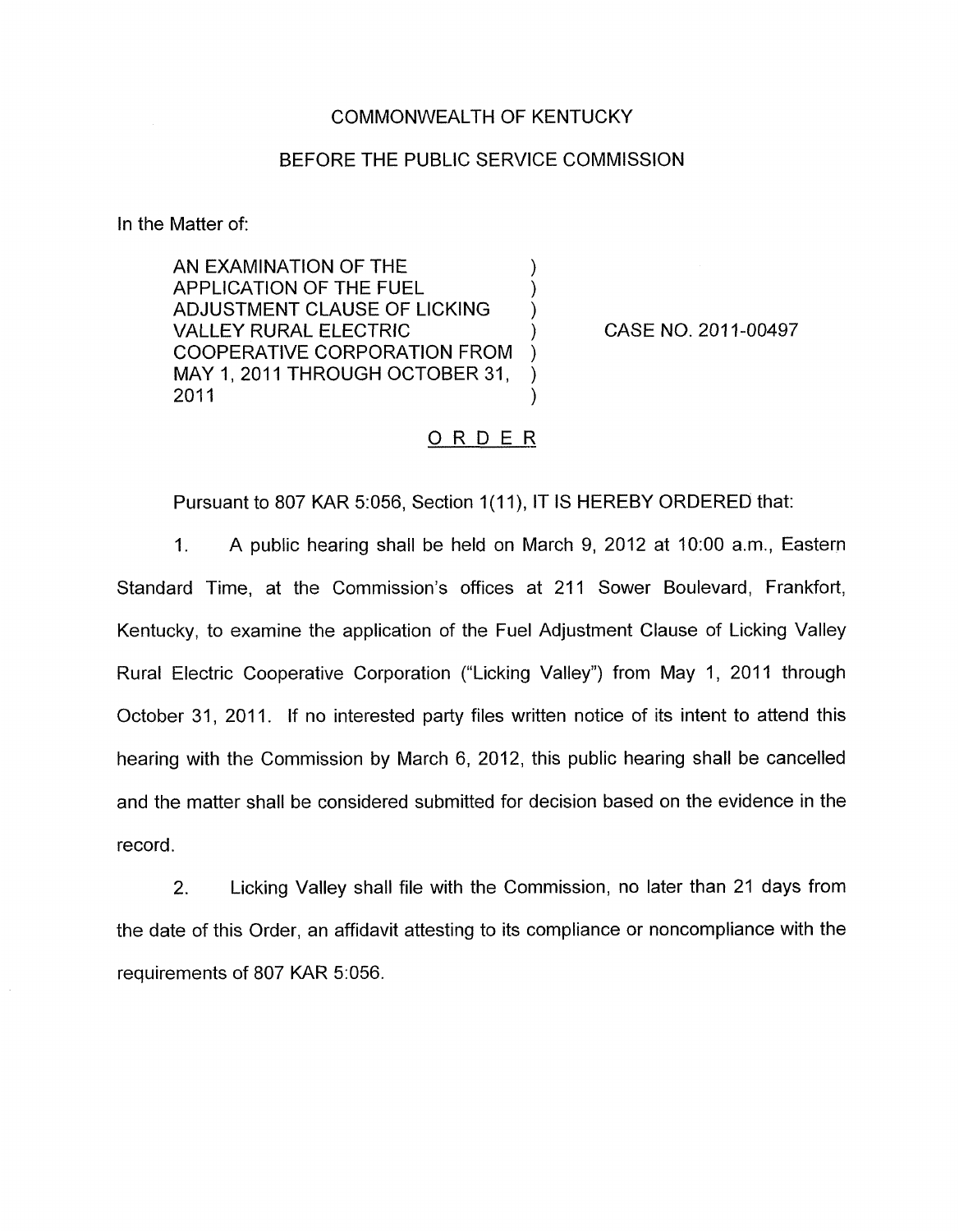3. All documents that Licking Valley filed with the Commission pursuant to

807 KAR 5:056, Section 1 (7) and (9), during the period under review are incorporated by reference into the record of this proceeding.

4. Licking Valley shall publish the following notice no less than seven days or

more than 21 days prior to the public hearing in a newspaper of general circulation in its

service areas or in a trade publication or newsletter going to all customers. Licking

Valley shall also file an Affidavit of Publication of Hearing Notice with the Commission

no later than March 6, 2012.

A public hearing will be held on Friday, March 9, 2012, at 1O:OO a.m., Eastern Standard Time, at the offices of the Kentucky Public Service Commission, 211 Sower Boulevard, Frankfort, Kentucky, to examine the application of the Fuel Adjustment Clause of Licking Valley Rural Electric Cooperative Corporation for the period May 1, 2011 through October 31, 2011. Individuals interested in attending this hearing shall notify the Public Service Commission in writing of their intent to attend no later than March 6, 2012. If no notices of intent to attend are received by that date, this hearing will be cancelled and the matter shall be considered submitted for decision based on the evidence in the record. Written notice of intent to attend this hearing should be sent to: Executive Director, Kentucky Public Service Commission, P.O. Box 615, Frankfort, Kentucky 40602.

*5.* The official record of the proceeding shall be by video only.

By the Commission

Pr-**ENTERED -I---.** - -- KENTUCKY PUBLIC

**ATT** D⁄irectoı